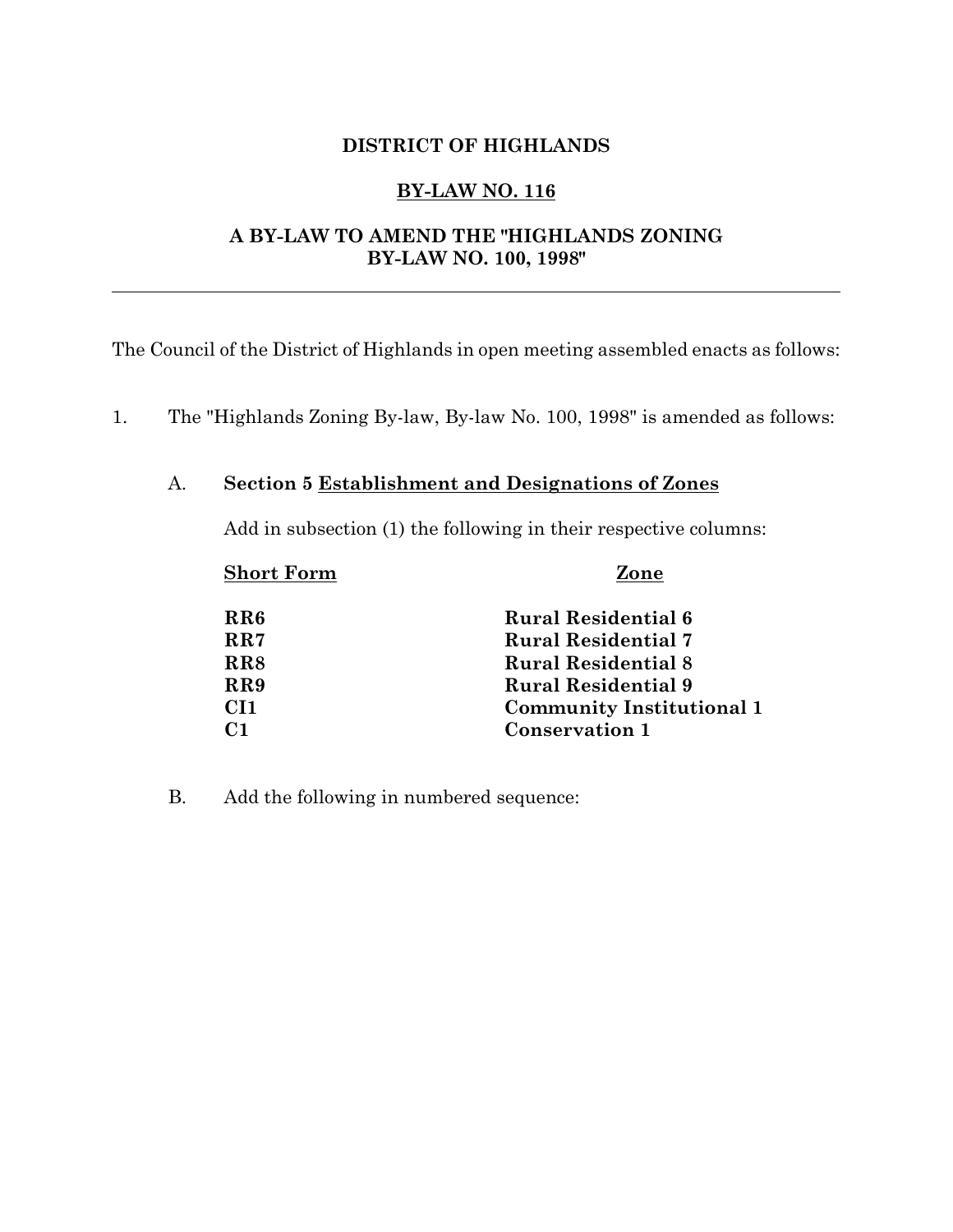# **SECTION 6.6 RURAL RESIDENTIAL 6 (RR6) ZONE**

## **6.6.1 Permitted Uses**

- **(1) In addition to the uses permitted in Section 3.0 of this Bylaw, the following uses and no others shall be permitted in the Rural Residential 6 (RR6) Zone:**
	- **(a)** *Residential*
	- **(b)** *Home-based business*
	- **(c)** *Accessory* **uses,** *buildings* **and** *structures*

## **6.6.2 Residential Density**

- **(1) There shall be no more than one (1)** *dwelling unit* **on each** *lot***.**
- **6.6.3 Siting and Dimensions of Buildings, Structures and Uses**
- **(1) The** *height* **of a** *dwelling unit* **shall not exceed 10.5 metres.**
- **(2) The** *height* **of an** *accessory building* **or** *structure* **shall not exceed 6 metres.**
- **(3) No** *building* **or** *structure* **shall be sited within 7.5 metres of a** *front lot line***.**
- **(4) No** *building* **or** *structure* **shall be sited within 3 metres of a** *side lot line***.**
- **(5) No** *building* **or** *structure* **shall be sited within 7.5 metres of a** *side lot line* **that abuts a** *highway***.**
- **(6) No** *building* **or** *structure* **shall be sited within 10 metres of a** *rear lot line***.**
- **(7) The total** *floor area* **of a** *dwelling unit* **shall not exceed 430 square metres.**
- **(8) The total** *floor area* **of all** *accessory buildings* **on a** *lot***shall not exceed 275 square metres and no single** *accessory building* **shall exceed 100 square metres in** *floor area.*

### **6.6.4 Subdivision Density and Lot Area Requirements**

- **(1) No subdivision plan may be approved unless** *lots* **created by the subdivision have a minimum area of at least 12 hectares (30 acres).**
- **(2) Despite section 6.6.4(1), if the amenities described in section 12.4.1 of this Bylaw are provided, a subdivision plan may be approved to create a maximum of 1** *residential lot* **with an area no less than 0.8 hectare (2 acres).**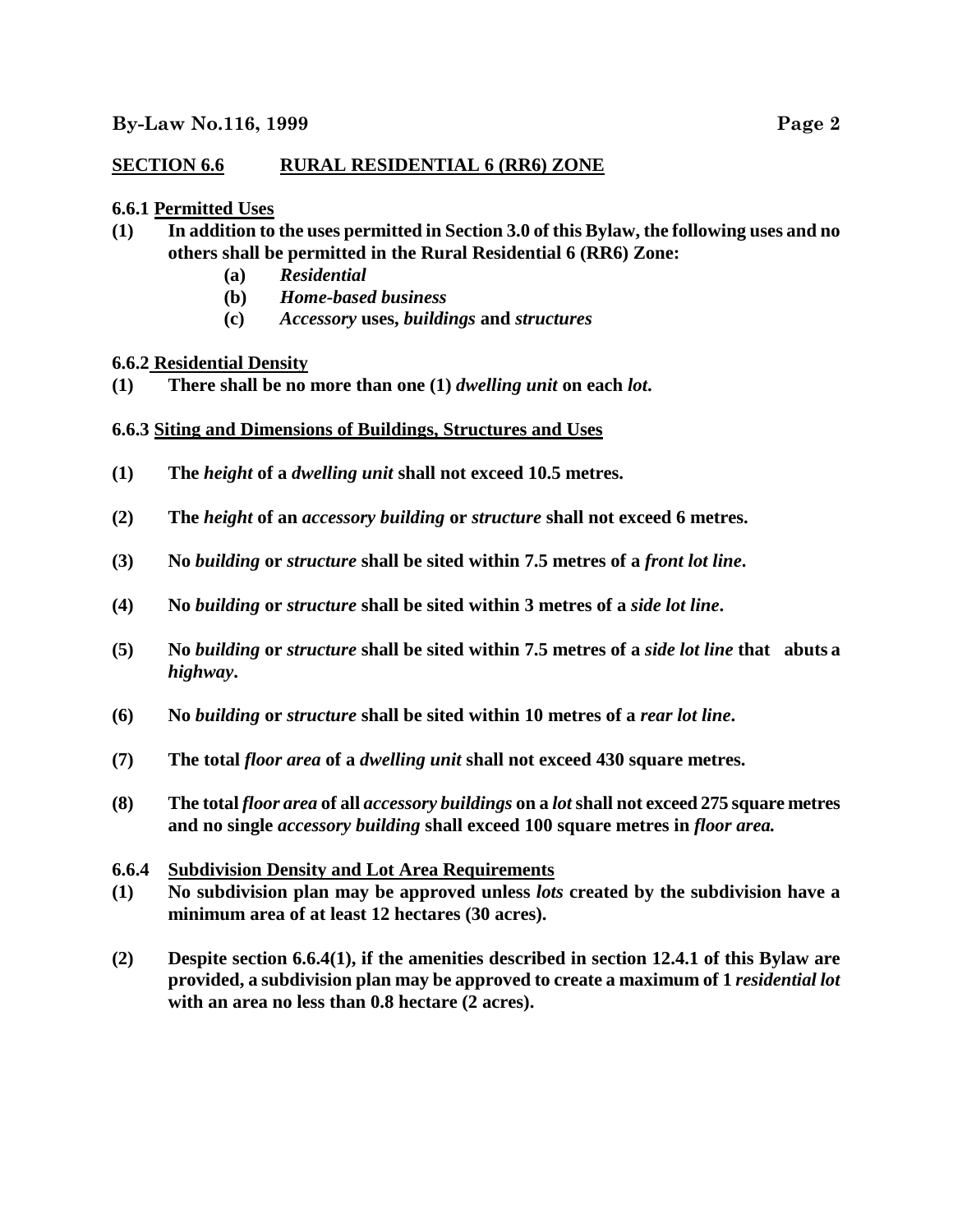# **SECTION 6.7 RURAL RESIDENTIAL 7 (RR7) ZONE**

## **6.7.1 Permitted Uses**

- **(1) In addition to the uses permitted in Section 3.0 of this Bylaw, the following uses and no others shall be permitted in the Rural Residential 7 (RR7) Zone:**
	- **(a)** *Residential*
	- **(b)** *Home-based business*
	- **(c)** *Accessory* **uses,** *buildings* **and** *structures*

## **6.7.2 Residential Density**

- **(1) There shall be no more than two (2)** *dwelling units* **on each** *lot***.**
- **6.7.3 Siting and Dimensions of Buildings, Structures and Uses**
- **(1) The** *height* **of a** *dwelling unit* **shall not exceed 10.5 metres.**
- **(2) The** *height* **of an** *accessory building* **or** *structure* **shall not exceed 6 metres.**
- **(3) No** *building* **or** *structure* **shall be sited within 7.5 metres of a** *front lot line***.**
- **(4) No** *building* **or** *structure* **shall be sited within 3 metres of a** *side lot line***.**
- **(5) No** *building* **or** *structure* **shall be sited within 7.5 metres of a** *side lot line* **that abuts a** *highway***.**
- **(6) No** *building* **or** *structure* **shall be sited within 10 metres of a** *rear lot line***.**
- **(7) The total** *floor area* **of a** *dwelling unit* **shall not exceed 150 square metres.**
- **(8) The total** *floor area* **of all** *accessory buildings* **on a** *lot***shall not exceed 30 square metres.**

### **6.7.4 Subdivision Density and Lot Area Requirements**

- **(1) No subdivision plan may be approved unless** *lots* **created by the subdivision have a minimum area of at least 12 hectares (30 acres).**
- **(2) Despite section 6.7.4(1), if the amenities described in section 12.4.1 of this Bylaw are provided, a subdivision plan may be approved to create a maximum of 1** *residential lot* **with an area no less than 0.3 hectares (0.75 acre).**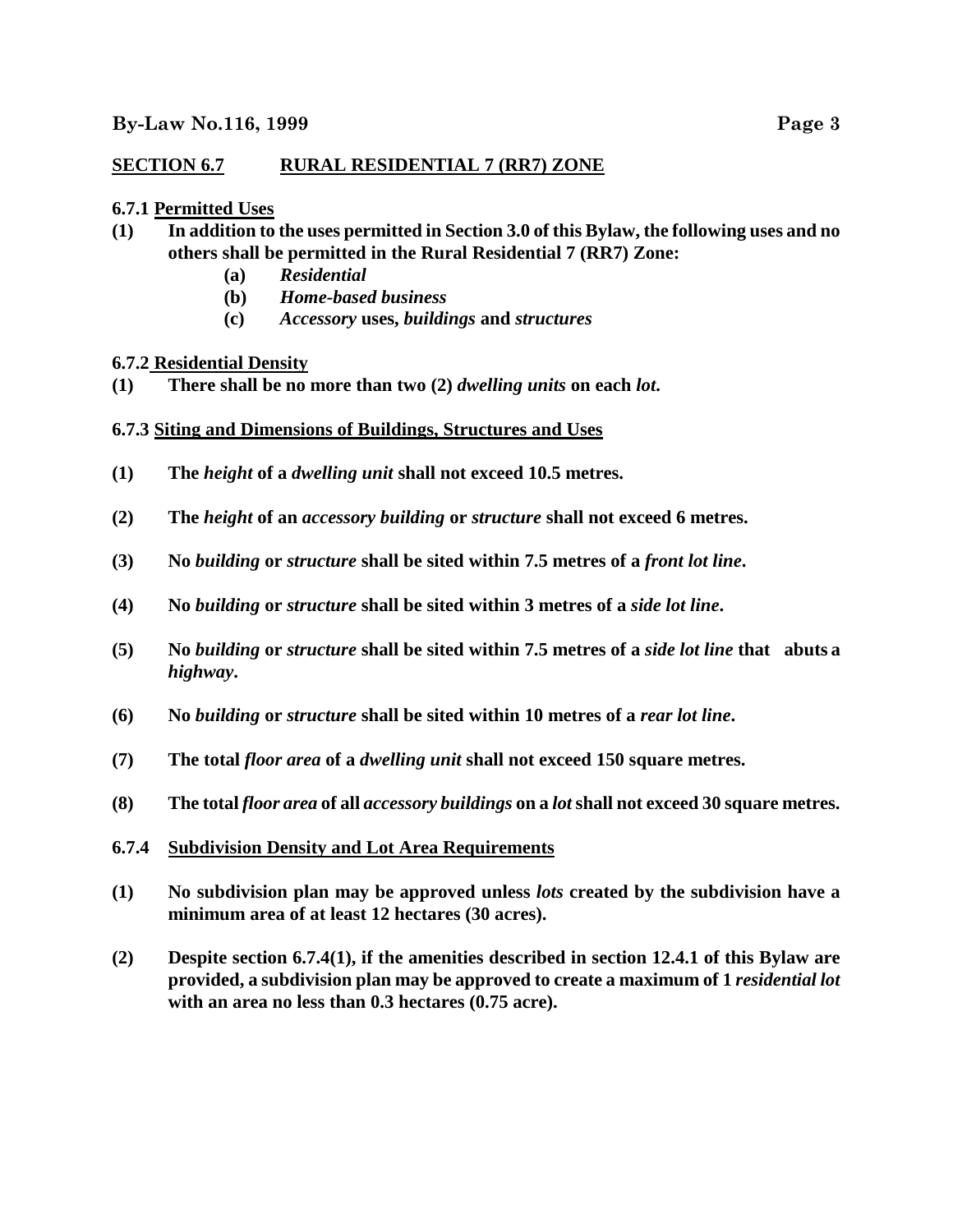## **SECTION 6.8 RURAL RESIDENTIAL 8 (RR8) ZONE 6.8.1 Permitted Uses**

- **(1) In addition to the uses permitted in Section 3.0 of this Bylaw, the following uses and no others shall be permitted in the Rural Residential 8 (RR8) Zone:**
	- **(a)** *Residential*
	- **(b)** *Home-based business* **with the exception that no** *home-based business* **is permitted in common property in a Bare Land Strata Plan**
	- **(c)** *Accessory* **uses,** *buildings* **and** *structures* **with the exception that no** *buildings* **are permitted in common property in a Bare Land Strata Plan**
	- **(d) Sewage disposal from a** *lot* **in a Community Institutional 1 Zone**

# **6.8.2 Residential Density**

**(1) There shall be no more than one (1)** *dwelling unit* **on each** *lot***. For the purposes of this subsection,** *lot* **excludes common property in a Bare Land Strata Plan.**

## **6.8.3 Siting and Dimensions of Buildings, Structures and Uses**

- **(1) The** *height* **of a** *dwelling unit* **shall not exceed 10.5 metres.**
- **(2) The** *height* **of an** *accessory building* **or** *structure* **shall not exceed 6 metres.**
- **(3) No** *building* **or** *structure* **shall be sited within 4 metres of a** *front lot line***.**
- **(4) No** *building* **or** *structure* **shall be sited within 3 metres of a** *side lot line***.**
- **(5) No** *building* **or** *structure* **shall be sited within 7.5 metres of a** *side lot line* **that abuts an access route in a Bare Land Strata Plan.**
- **(6) No** *building* **or** *structure* **shall be sited within 10 metres of a** *rear lot line***.**
- **(7) The total** *floor area* **of a** *dwelling unit* **shall not exceed 280 square metres.**
- **(8) The total** *floor area* **of all** *accessory buildings* **on a residential** *lot* **shall not exceed 50 square metres.**
- **(9) Despite section 3.8(7)(b) of this Bylaw, a required parking space shall not be placed or maintained within four (4) metres of any** *front lot line***, within ten (10) metres of any** *rear lot line***, or within two (2) metres of any** *side lot line***.**

### **6.8.4 Subdivision Density and Lot Area Requirements**

- **(1) No subdivision plan may be approved unless** *lots* **created by the subdivision have a minimum area of at least 7 hectares (17.3 acres).**
- **(2) Despite section 6.8.4(1), if the amenities described in section 12.5.1 of this Bylaw are provided, a subdivision plan may be approved to create a maximum of eighteen (18)** *residential lots***(excluding common property in a Bare Land Strata Plan) with no** *lot* **less than 0.2 hectares (0.5 acre).**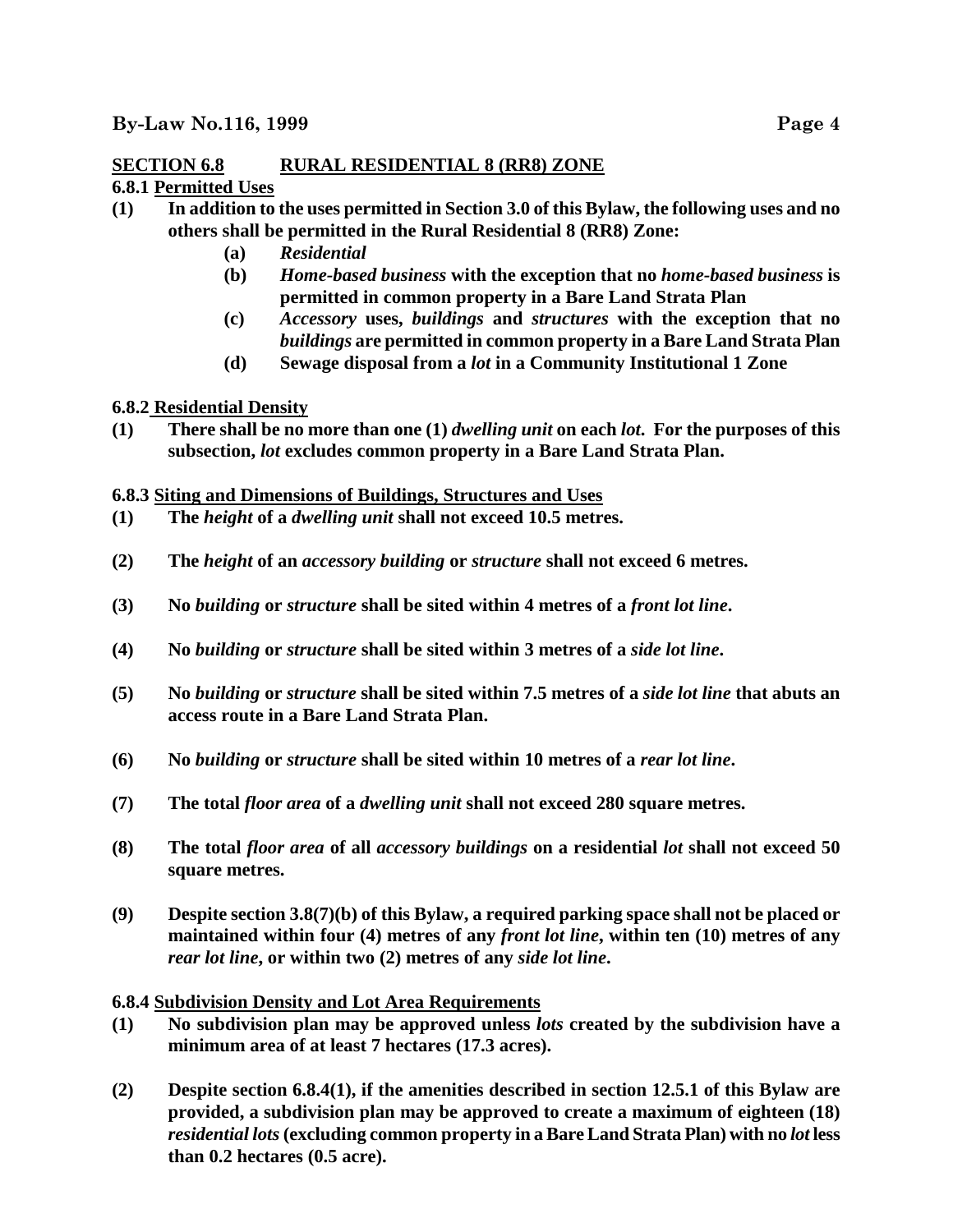# **SECTION 6.9 RURAL RESIDENTIAL 9 (RR9) ZONE**

## **6.9.1 Permitted Uses**

- **(1) In addition to the uses permitted in Section 3.0 of this Bylaw, the following uses and no others shall be permitted in the Rural Residential 9 (RR9) Zone:**
	- **(a)** *Residential*
	- **(b)** *Home-based business*
	- **(c)** *Accessory* **uses,** *buildings* **and** *structures*

## **6.9.2 Residential Density**

- **(1) There shall be no more than one (1)** *dwelling unit* **on each** *lot***.**
- **6.9.3 Siting and Dimensions of Buildings, Structures and Uses**
- **(1) The** *height* **of a** *dwelling unit* **shall not exceed 10.5 metres.**
- **(2) The** *height* **of an** *accessory building* **or** *structure* **shall not exceed 6 metres.**
- **(3) No** *building* **or** *structure* **shall be sited within 10 metres of a** *front lot line***.**
- **(4) No** *building* **or** *structure* **shall be sited within 10 metres of a** *side lot line***.**
- **(5) No** *building* **or** *structure* **shall be sited within 10 metres of a** *side lot line* **that abuts a** *highway***.**
- **(6) No** *building* **or** *structure* **shall be sited within 10 metres of a** *rear lot line***.**
- **(7) The total** *floor area* **of a** *dwelling unit* **shall not exceed 322 square metres.**
- **(8) The total** *floor area* **of all** *accessory buildings* **on a residential** *lot* **shall not exceed 150 square metres.**

### **6.9.4 Subdivision Density and Lot Area Requirements**

- **(1) No subdivision plan may be approved unless** *lots* **created by the subdivision have a minimum area of at least 7.2 hectares (17.8 acres).**
- **(2) Despite section 6.9.4(1), if the amenities described in section 12.6.1 of this Bylaw are provided, a subdivision plan may be approved to create a maximum of nine (9)** *residential lots* **with no** *lot* **less than 0.6 hectares (1.5 acres) in area.**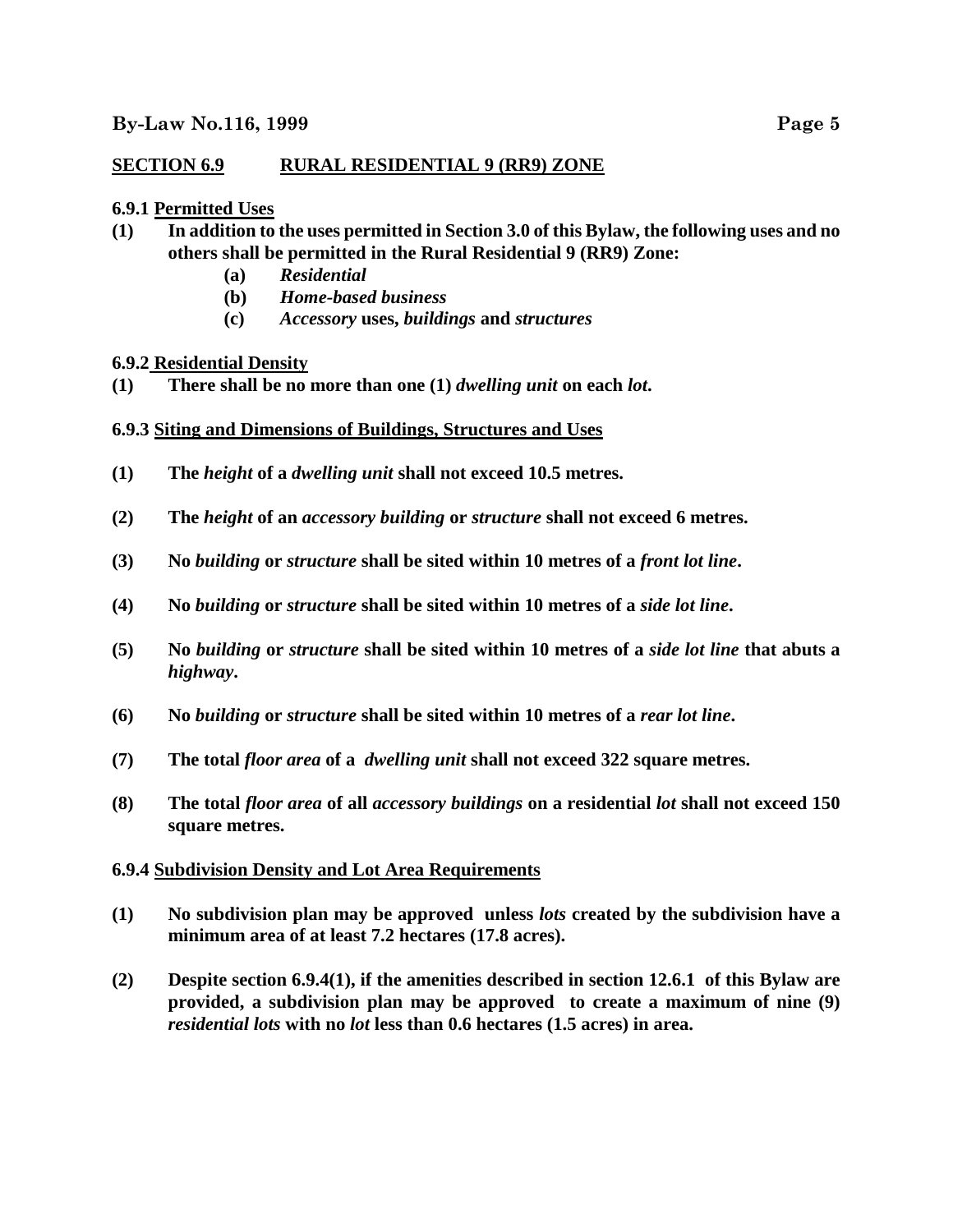# **SECTION 13.1 COMMUNITY INSTITUTIONAL 1 (CI1) ZONE**

### **13.1.1 Permitted Uses**

- **(1) In addition to the uses permitted in Section 3.0 of this Bylaw, the following uses and no others shall be permitted in the Community Institutional 1 (CI1) Zone:**
	- **(a)** *Assembly*
	- **(b)** *Accessory* **food preparation and service in a restaurant**
	- **(c) Retail sales of goods**
	- **(d)** *Accessory* **guest accommodation for the temporary lodging of visitors in self-contained suites which contain rooms for sleeping and living, but not any room equipped or capable of being equipped, for household activities related to the storage, preparation and consumption of food.**
	- **(e)** *Accessory Residential*
	- **(f)** *Accessory* **uses,** *buildings* **and** *structures*
	- **(g) Required Vehicle Parking from a use in the Conservation 1 (C1) Zone.**
	- **(h)** *Accessory* **horseback riding and the keeping of horses**

## **13.1.2 Density of Uses**

- **(1) The maximum density of permitted uses is as follows:**
	- **(a) for the** *assembly* **uses permitted in section 13.1.1(1)(a), a total** *floor area* **of a** *building* **no greater than 50 square metres,**
	- **(b) for the** *accessory* **food preparation and service uses permitted in section 13.1.1(1)(b), a total** *floor area* **of a restaurant no greater than 50 square metres,**
	- **(c) for the retail sales of goods uses permitted in section 13.1.1(1)(c), a total** *floor area* **of a** *building* **no greater than 30 square metres,**
	- **(d) for the** *accessory* **guest accommodation uses permitted in section 13.1.1(1)(d), a maximum of one (1) self-contained suite with a total** *floor area* **no greater than 100 square metres,**
	- **(e) for the** *accessory residential* **uses permitted in section 13.1.1(1)(e), there shall be no more than one (1)** *dwelling unit* **on each** *lot***, and the total** *floor area* **of an** *accessory residential dwelling unit* **shall not exceed 70 square metres, and**
	- **(f) for the** *accessory building* **uses permitted in section 13.1.1(1)(f), a total** *floor area* **of all** *buildings* **no greater than 100 square metres.**

### **13.1.3 Maximum Density of Uses with the Provision of Amenities**

- **(1) Despite section 13.1.2, if the amenities described in section 12.7.1 of this Bylaw are provided the maximum density of permitted uses is as follows:**
	- **(a) for the** *assembly* **uses permitted in section 13.1.1(1)(a), a total** *floor area* **of a** *building* **no greater than 1200 square metres,**
	- **(b) for the** *accessory* **food preparation and service uses permitted in section 13.1.1(1)(b), a total** *floor area* **of a restaurant no greater than 400 square metres,**
	- **(c) for the retail sales of goods uses permitted in section 13.1.1(1)(c), a total** *floor area* **of a** *building* **no greater than 100 square metres,**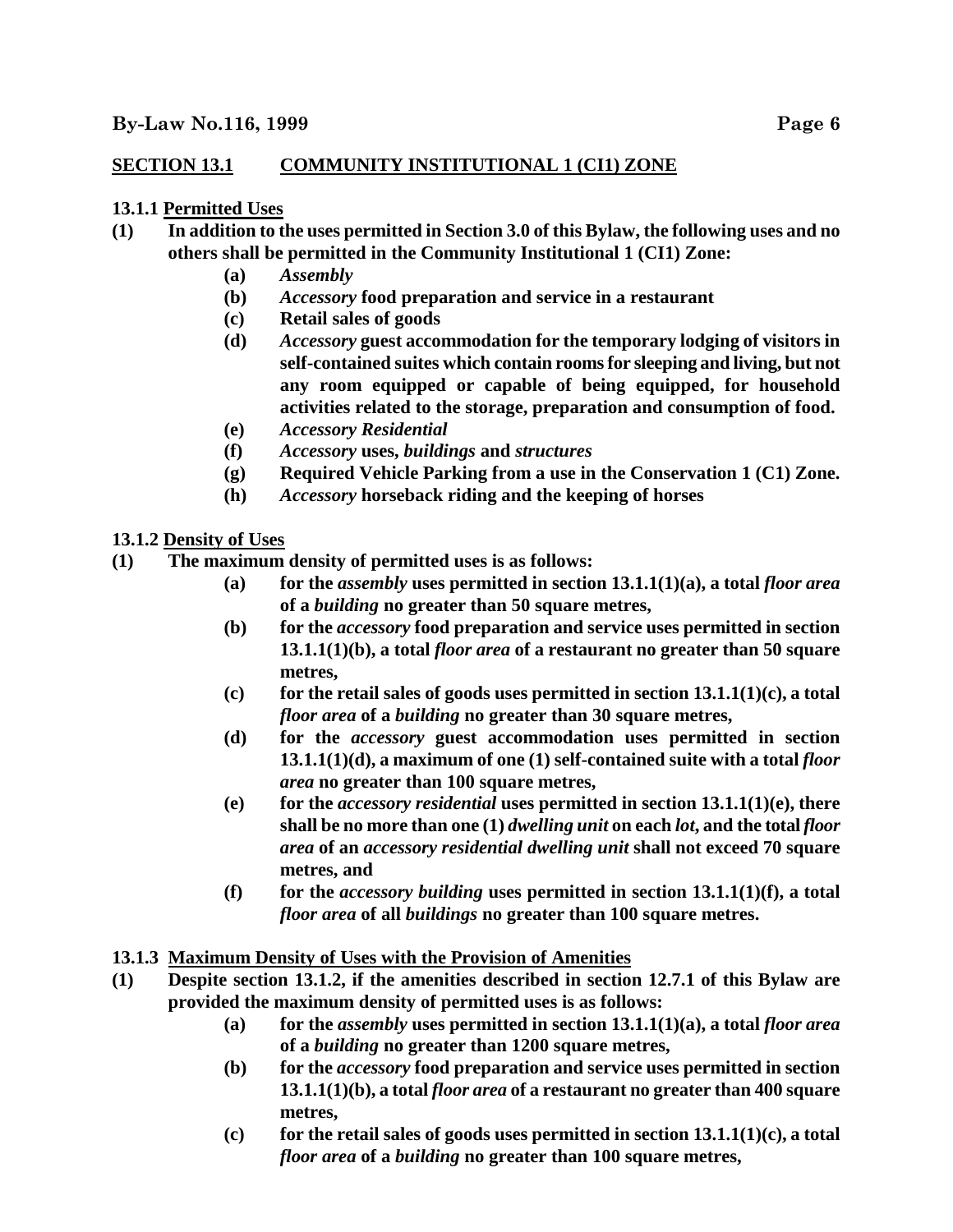- **(d) for the** *accessory* **guest accommodation uses permitted in section 13.1.1(1)(d), a maximum of twenty (20) self-contained suites with a total** *floor area* **no greater than 2000 square metres,**
- **(e) for the** *accessory residential* **uses permitted in section 13.1.1(1)(e), there shall be no more than four (4)** *accessory residential dwelling units* **on each** *lot***, and the total** *floor area* **of an** *accessory residential dwelling unit* **shall not exceed 200 square metres, and**
- **(f) for the** *accessory building* **uses permitted in section 13.1.1(1)(f), a total** *floor area* **of all** *buildings* **no greater than 200 square metres.**
- **13.1.4 Siting and Dimensions of Buildings, Structures and Uses**
- **(1) The** *height* **of a** *principal building* **shall not exceed 12 metres.**
- **(2) The** *height* **of an** *accessory building* **or** *structure* **shall not exceed 8 metres.**
- **(3) No** *building* **or** *structure* **shall be sited within 3 metres of a** *side lot line***.**
- **(4) No** *building* **or** *structure* **shall be sited within 10 metres of a** *front or rear lot line***.**

## **13.1.5 Number and Location of Parking Spaces**

- **(1) The required number of parking spaces on a** *lot* **shall be as follows:**
	- **(a) One parking space for each 20 square metres of floor area used for** *assembly***.**
	- **(b) One parking space for each 10 square metres of floor area used for a restaurant.**
	- **(c) One parking space for each 15 square metres of floor area used for retail sales.**
	- **(d) One parking space for each self-contained unit used for guest accommodation.**
	- **(e) One parking space for each accessory residential dwelling unit**
	- **(f) One parking space for each 4 horse stalls in a horse stable.**
- **(2) There shall be a minimum of one (1) handicapped parking space for each 20 parking spaces.**

### **13.1.6 Subdivision Density and Lot Area Requirements**

**(1) No subdivision plan may be approved unless** *lots* **created by the subdivision have an minimum area of at least 22 hectares (54 acres).**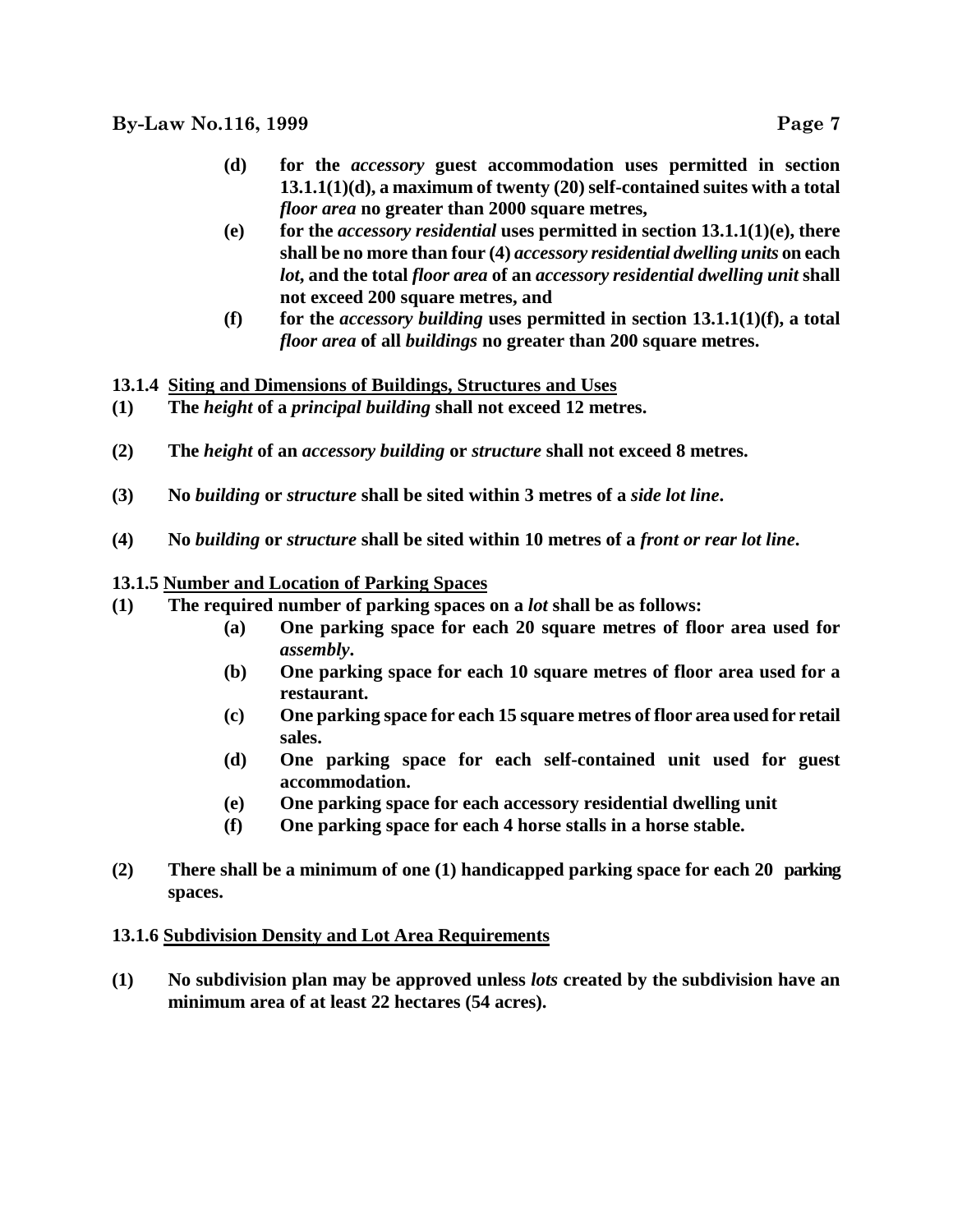# **SECTION 14.1 CONSERVATION 1 (C1) ZONE**

## **14.1.1 Permitted Uses**

- **(1) In addition to the uses permitted in Section 3.0 of this Bylaw, the following uses and no others shall be permitted in the Conservation 1 (C1) Zone:**
	- **(a) Outdoor recreation limited to nature appreciation, hiking, cycling and horseback riding**
	- **(b) Camping within a campground which is an area of land in which a campsite is used for the temporary accommodation of visitors in a tent. The total number of campsites on a** *lot* **shall not exceed 30.**

**(c)***Accessory* **uses,** *buildings* **and** *structures*

## **14.1.2 Siting and Dimensions of Buildings, Structures and Uses**

- **(1) The** *height* **of an** *accessory building* **shall not exceed 6 metres.**
- **(2) No** *building* **or** *structure* **shall be sited within 80 metres of a** *front lot line***.**
- **(3) No** *building* **or** *structure* **shall be sited within 10 metres of a** *side lot line***.**
- **(4) No** *building* **or** *structure* **shall be sited within 10 metres of a** *rear lot line***.**
- **(5) The total** *floor area* **of all** *accessory buildings* **on a** *lot***shall not exceed 50 square metres.**

### **14.1.3 Number and Location of Parking Spaces**

- **(1) The required number of parking spaces shall be one parking space for each 4 campsites.**
- **(2) No parking spaces shall be permitted on a** *lot* **in the Conservation One (C1) Zone. The required number of parking spaces in section 14.1.3 are to be located on a lot in a Community Institutional 1 (CI1) Zone.**

### **14.1.4 Subdivision Density and Lot Area Requirements**

**(1) No subdivision plan may be approved unless** *lots* **created by the subdivision have a minimum area of at least 22 hectares (54 acres).**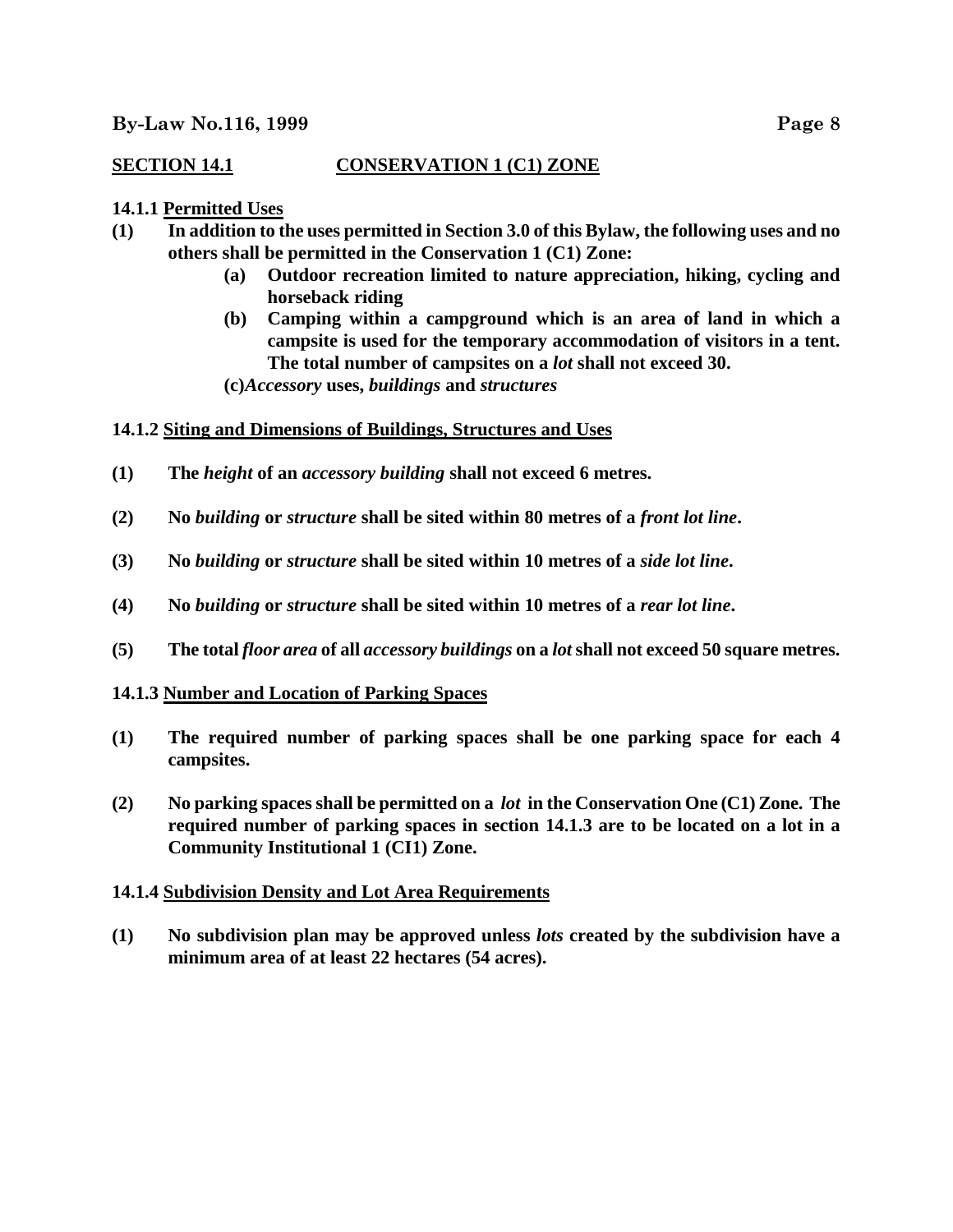# **SECTION 12 AMENITIES**

# **12.4 Rural Residential Six (RR6) and Rural Residential Seven (RR7)**

- **12.4.1 Land with an area of no less than 0.8 ha in the RR6 Zone and no less than 0.3 ha in the RR7 Zone may be subdivided into the maximum number of** *residential lots* **and the prescribed** *lot* **area specified in sections 6.6.4(2) and 6.7.4(2) of this Bylaw, if the following amenity is provided:**
	- **(1) The registration of a Conservation Covenant under section 219 of theLand Title Act between the owner, the District of Highlands and (a nature conservancy organization) on approximately 22 ha of land zoned as Conservation 1 and shown on Appendix A attached to and forming part of this Bylaw for the purposes of preserving land in its natural state and prohibiting subdivision.**

# **12.5. Rural Residential Eight (RR8)**

- **12.5.1 Land with an area of no less than 7 ha (17.3 acres) in the RR8 Zone may be subdivided into the maximum number of** *residential lots* **and the prescribed** *lot* **area specified in section 6.8.4(2) of this Bylaw, if the following amenities are provided:**
	- **(1) The registration of a Conservation Covenant under section 219 of theLand Title Act between the owner, the District of Highlands and (a nature conservancy organization) on approximately 22 ha of land zoned as Conservation 1 and shown on Appendix A attached to and forming part of this Bylaw for the purposes of preserving land in its natural state and prohibiting subdivision, and**
	- **(2) The payment of \$21,000 per** *lot* **to a maximum of \$378 000 (Cdn) to be placed in a Special Reserve fund established by the** *Municipality* **for the purpose of Municipal Road Improvements.**

# **12.6 Rural Residential Nine (RR9)**

- **12.6.1 Land with an area of no less than 4.73 ha (11.7 acres) in the RR9 Zone may be subdivided into the maximum number of** *residential lots* **and the prescribed** *lot* **area specified in section 6.9.4(2) of this Bylaw, if the following amenities are provided:**
	- **(1) The registration of a Conservation Covenant under section 219 of theLand Title Act between the owner, the District of Highlands and (a nature conservancy organization) on approximately 22 ha of land zoned as Conservation 1 and shown on Appendix A attached to and forming part of this Bylaw for the purposes of preserving land in its natural state and prohibiting subdivision, and**
	- **(2) The payment of \$21,000 per** *lot* **to a maximum of \$189 000 (Cdn) to be placed in a Special Reserve fund established by the** *Municipality* **for the purpose of Municipal Road Improvements.**